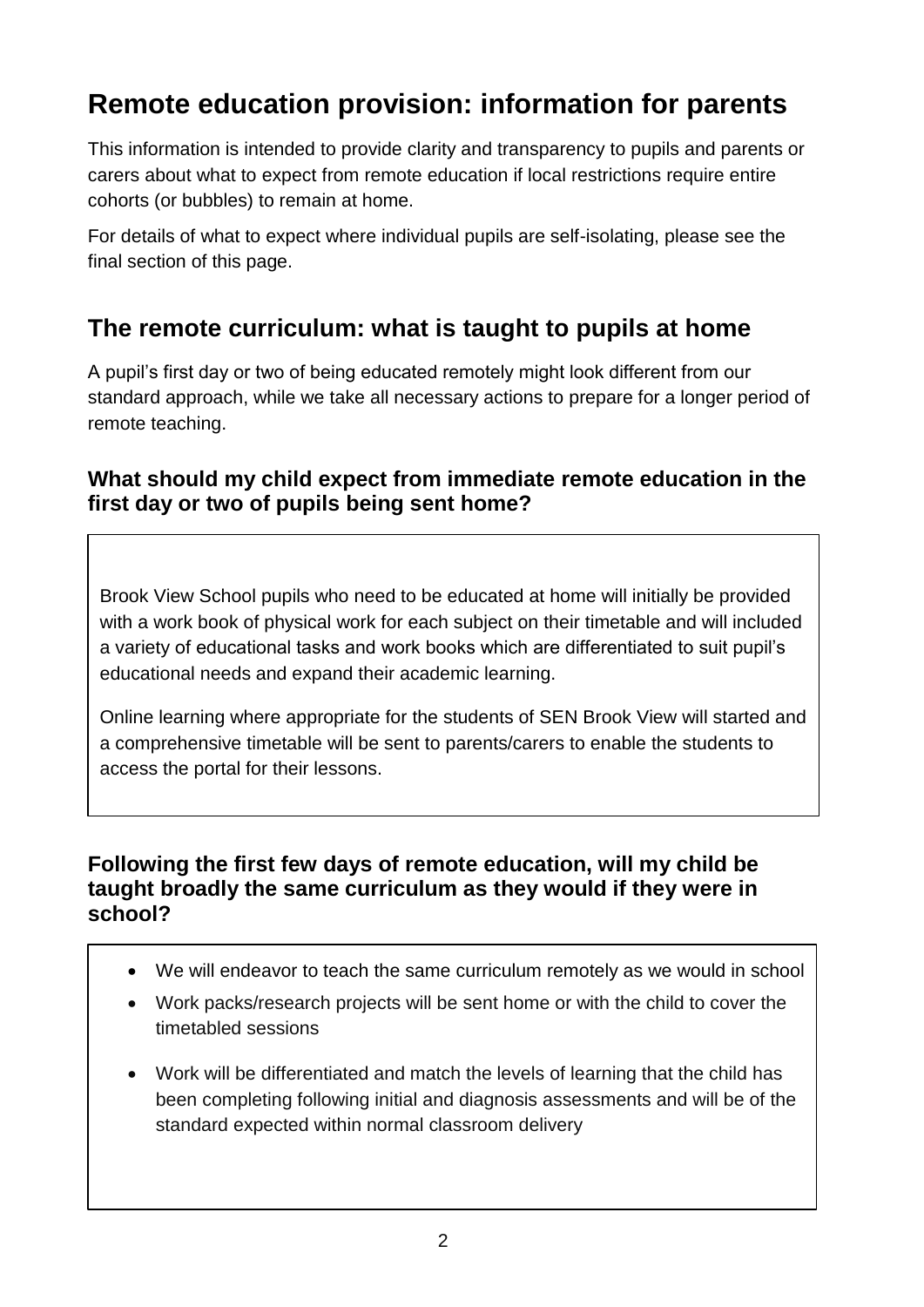# **Remote teaching and study time each day**

#### **How long can I expect work set by the school to take my child each day?**

We expect that remote education (including remote teaching and in

dependent work) will take pupils broadly the following number of hours each day:

| Secondary school-aged pupils not<br>working towards formal qualifications<br>this year | Work will be provided for a full day or<br>6 hours |
|----------------------------------------------------------------------------------------|----------------------------------------------------|
| Secondary school-aged pupils<br>working towards formal qualifications<br>this year     | Work will be provided for a full day or<br>6 hours |

# **Accessing remote education**

#### **How will my child access any online remote education you are providing?**

If you are using online tools or digital platforms, either for delivery or for assessment, please share the names of these resources.

#### **If my child does not have digital or online access at home, how will you support them to access remote education?**

We recognise that some pupils may not have suitable online access at home. We take the following approaches to support those pupils to access remote education: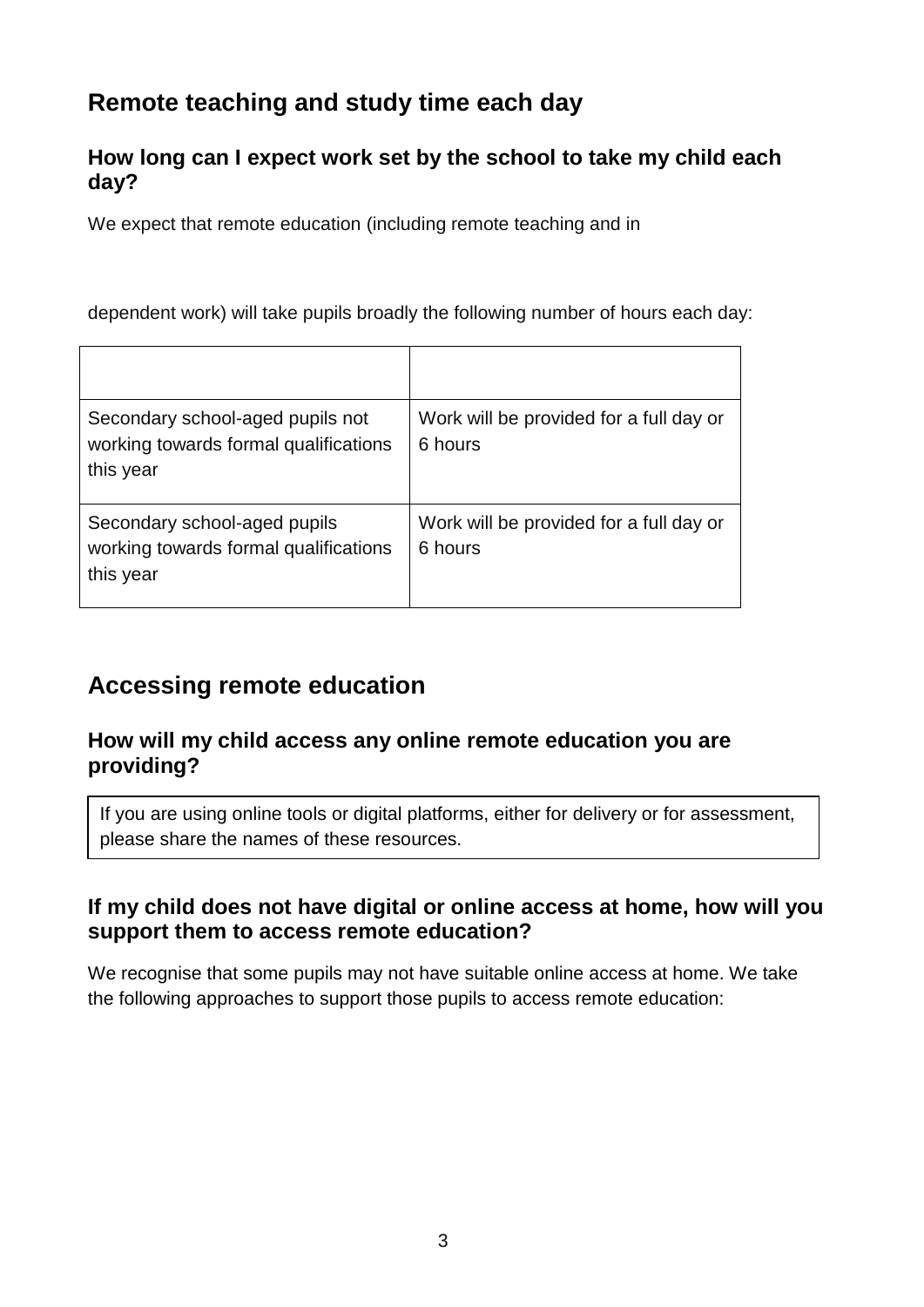In this section, please provide high-level information (where applicable, and ensuring parents know how to contact the school for further details) about:

- Brook View School will provide their pupils with laptops if they are unable to access IT at home, if they have access to Wifi to access virtual lessons, where appropriate.
- Pupils may be provided with work packs and research projects where IT access will be required. When this is the case web site links will be sent to homes via email.
- Brook View School will not expect parents/carers to print educational resources, as all resources paper based will be provided. If this is the case Brook View will post or deliver printed educational resources.
- When pupils have completed work set by school, this work will be collected by school staff or can be posted by parents/carers, then it can be marked according to Brook View marking policy including feedback. This can be via telephone, email or virtual lessons.

#### **How will my child be taught remotely?**

We use a combination of the following approaches to teach pupils remotely: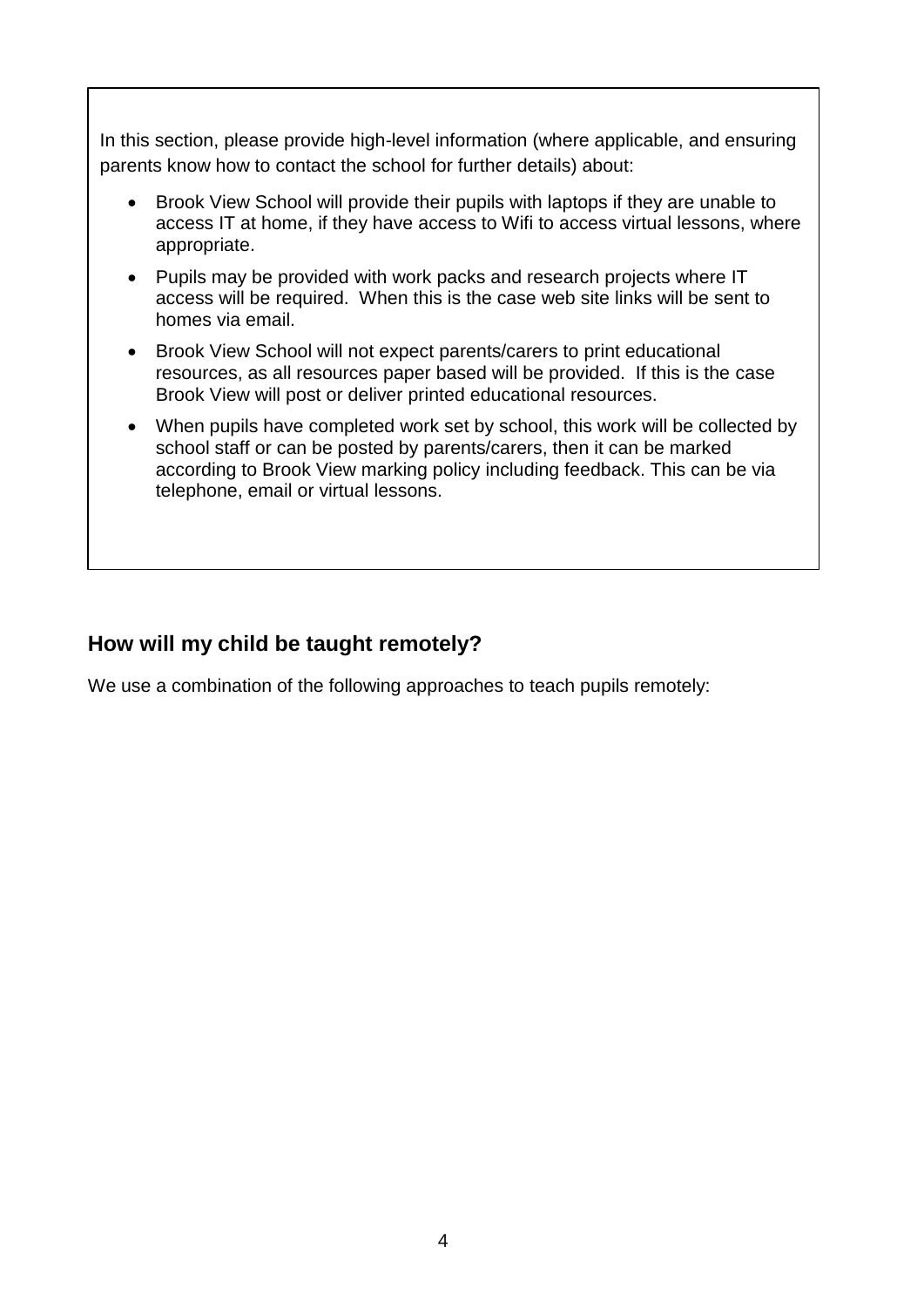Brook View School also provides live teaching (online lessons); these will be done in the following ways:

- Live lessons using Zoom with be conducted by a present Brook View teacher or Instructor
- Some work may be sent home in preparation for on line lessons and referred to during live lessons
- Links for commercially available websites supporting the teaching of specific subjects or areas, including video clips or sequences may be sent to the home for additional learning
- Brook View School will conduct a welfare phone call home to check on pupils' progress, learning and emotional wellbeing
- SLT will have access to all virtual lessons and will conduct safeguarding checks randomly and document findings.
- SLT will audit the lessons in an informal manner to ensure the standard of teaching and learning in a robust manner.

### **Engagement and feedback**

#### **What are your expectations for my child's engagement and the support that we as parents and carers should provide at home?**

In this section, please set out briefly:

- There is an expectation that pupils will complete work set by the school in a timely manner and inform school staff if they are struggling to do so
- Parents/Carers are expected to support children with their home learning by encouraging them to complete work set by the school
- Brook View will conduct welfare checks a minimum of twice weekly and document contact made and if there are any actions i.e. sign positing to another service or referral to social services.
- A single page document will be sent to the parents/Carers of each child to ensure they have emails, telephones and contact details of all relevant people and internet links for support if needed.
- Food vouchers for child who are on free school meals of £15 per week to be sent to the home address.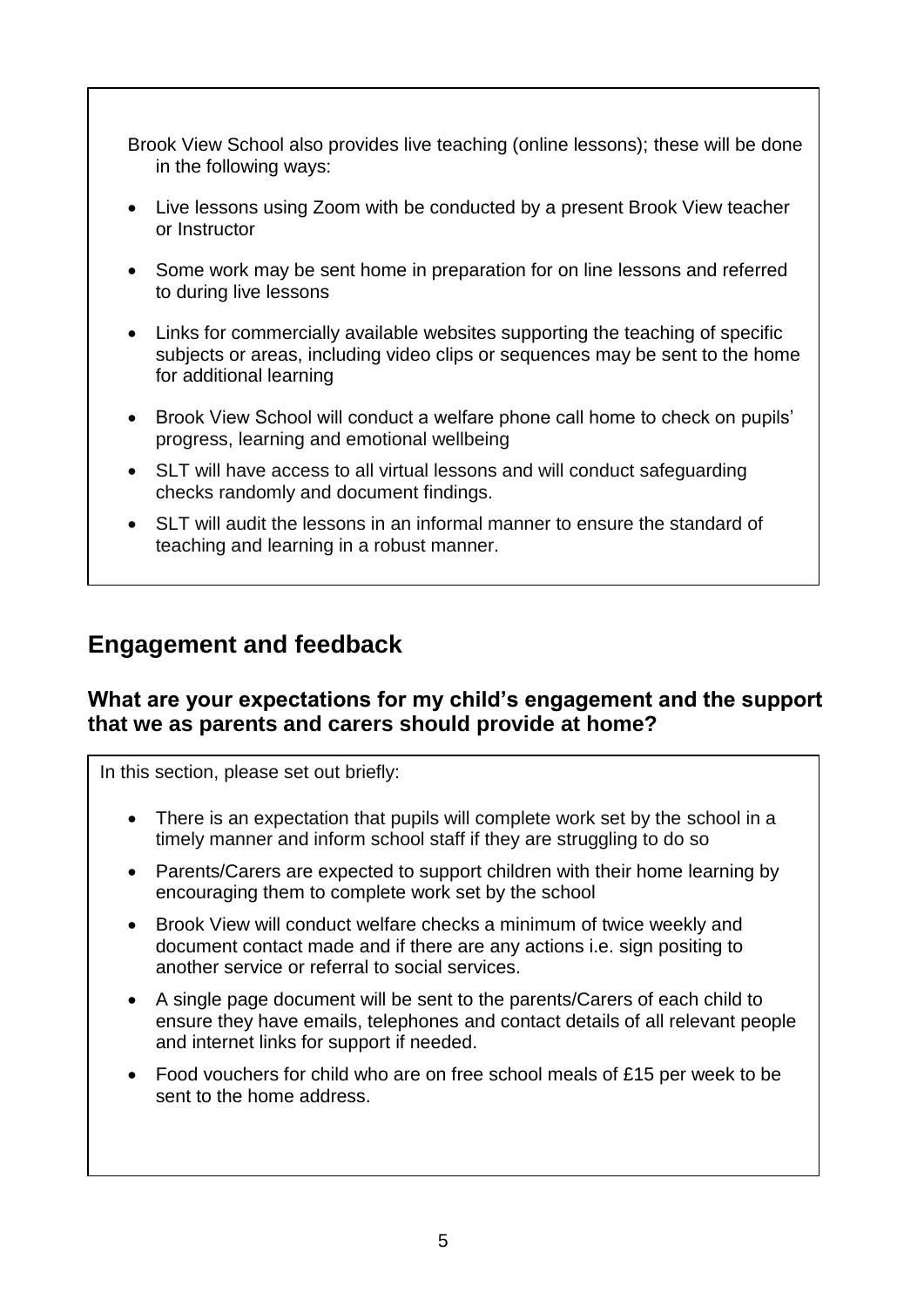#### **How will you check whether my child is engaging with their work and how will I be informed if there are concerns?**

In this section, please set out briefly:

- Each pupil will be provided with educational activities and tasks every day to match lessons as shown on the timetable
- Where a pupil's re engagement is a concern and when work is not being completed it is expected that parent/cares inform school as soon as possible
- When pupil engagement is a concern Brook View School staff will increase phone calls home to encourage the pupil
- SLT will include none engagement in the weekly MDT meeting and discuss any solutions or support on an individual basis and circumstances.

#### **How will you assess my child's work and progress?**

Ffeedback can take many forms and may not always mean extensive written comments for individual children. For example, whole-class feedback or quizzes marked automatically via digital platforms are also valid and effective methods, amongst many others. Our approach to feeding back on pupil work is as follows:

In this section, please set out briefly:

- Pupils' work once completed can either be posted back to school or when this is not possible then school staff will collect completed work from the pupil's home
- Completed work will be marked by the subject lead and feedback will be given to pupils either via email or during phone calls with the pupil/parents/carers
- Work will be mapped against the IEP/MTP/EHCP targets in place and this will highlight any concerns. SLT will take action with an intervention.

# Additional support for pupils with particular needs

#### **How will you work with me to help my child who needs additional support from adults at home to access remote education?**

We recognise that some pupils, for example some pupils with special educational needs and disabilities (SEND), may not be able to access remote education without support from adults at home. We acknowledge the difficulties this may place on families, and we will work with parents and Carers to support those pupils in the following ways: